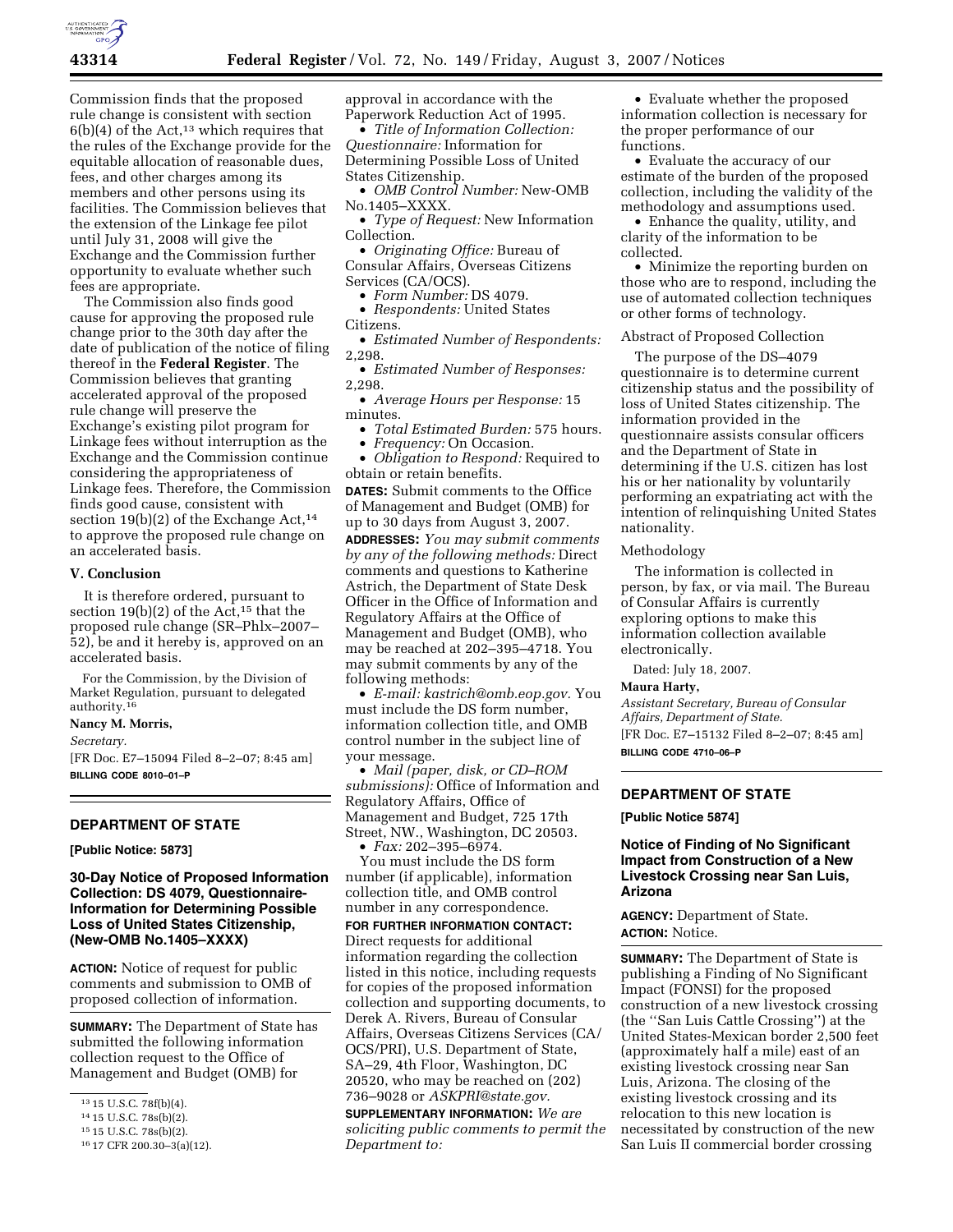(scheduled to begin in the summer of 2007) at the location of the existing livestock crossing.

**FOR FURTHER INFORMATION CONTACT:** Mr. Daniel Darrach, Coordinator of Border Affairs, Office of Mexican Affairs, Bureau of Western Hemisphere Affairs. U.S. Department of State, 2201 C Street NW., Washington, DC 20520, phone 202–647–8529, or e-mail: *DarrachDD@state.gov.* 

**SUPPLEMENTARY INFORMATION:** The following represents the text of the State Department approved FONSI—The Greater Yuma Port Authority (''GYPA'') has submitted an application for a Presidential permit to relocate the existing livestock crossing at the United States-Mexico border near San Luis, Arizona and San Luis Rio Colorado, Sonora to a location about one half of a mile east. Some 60,000 steers and several hundred horses pass through the existing livestock crossing annually, mostly in winter. The Department of State (the ''Department'') has determined that under Executive Order 11423, as amended, a Presidential permit is required for the relocated livestock crossing since it would involve a new piercing of the United States-Mexico border.

The closing of the existing livestock crossing and its relocation 2,500 feet to the east is required as a result of the planned construction of the new San Luis II commercial port of entry (''POE''), on the site of the original livestock crossing. On June 13, 2007, the Department issued a Presidential permit for the San Luis II POE.

The National Environment Policy Act (''NEPA'') requires that a No Action alternative be considered in the environmental review process. The result of the No Action alternative would be that the existing livestock crossing would impede the construction of the commercial border crossing itself and the pre-primary queuing area of the San Luis II POE. Odors emanating from the existing livestock crossing would also cause unpleasant conditions at the San Luis II POE.

The affected natural environment consists of water sources, landforms, plants, and animals native to the Sonoran Desert ecosystem. One threatened plant species, the sand food, and one threatened animal species, the flat-tailed horned lizard (''FTHL'') inhabit the project area. There are no unique geological resources or sources of surface water within the project area and no plans to drill for groundwater. The affected human environment consists of the nearby cities of San Luis, Arizona and San Luis Rio Colorado,

Sonora. No prehistoric or historic remains were found within the project area.

In order to provide optimal conditions for the transient traveling public and employees stationed at the San Luis II POE, a new livestock crossing must be an adequate distance from the San Luis II POE. The site of the proposed new livestock crossing takes account of wind direction and building orientation. Distance is the primary factor in mitigating odors. The new livestock crossing would be about 2,500 feet from the closest occupied building on the land containing the San Luis II POE. For the few states with setback standards for odors, a distance of more than 1,500 feet for facilities with up to 3,000 cattle is considered sufficient protection against odors. There is no problematic odor associated with horses.

How manure is managed (how often the pens are cleaned, how manure is stored, where and when manure is spread, whether straw is put down, etc.) has a dramatic effect on how much odor is present. Whatever odor is generated will rise directly above the pens in a plume the width of the combined areas of the pens. During the day, the sun warms the surface soil, and the rising air currents disperse the odor plume. Odor complaints usually arise during the night or early morning when the air is still. The direction and dissipation of odor depends largely on wind direction and velocity and air drainage, which are linked to topography and climate.

The prevailing winds for the site tend to be from the north in October– February, from the west in March–May, and from the south-southeast in June– September. The proposed site of the new livestock crossing, one half-mile east of the San Luis II POE, appears to be a favorable location since it is typically downwind of the POE and is relatively flat. Flat sites with good air movement tend to be appropriate locations to build livestock facilities.

No major adverse environmental effects are expected from the Proposed Action alternative if proper mitigation measures are implemented. The project could affect biological resources, undiscovered cultural resources, growth, and other environmental factors. However, the project must comply with federal law, including any conditions of approval, which would consequently mitigate any potential adverse effects. The conditions of approval (mitigation measures) are described below.

As described above, the No Action alternative is not feasible.

In 2000, the Bureau of Reclamation (''BoR'') of the Department of the

Interior relied on an Environmental Assessment (EA) prepared by Barton-Aschmann Associates, Inc. in reaching a finding that the transfer of land from the BoR to the GYPA for construction of the San Luis II commercial POE would have No Significant Impact on the environment (''FONSI''). The 2000 BoR FONSI included a requirement that the GYPA implement conservation measures recommended by the U.S. Fish and Wildlife Service (''USFWS'') in its Conference Opinion for the FTHL by retaining an onsite biological monitor during construction and operation of the POE. In 2002, the GYPA and BoR requested modification of the original Conference Opinion regarding this monitoring requirement. As a result of the modified Conference Opinion, and in lieu of hiring a full-time biological monitor, the GYPA agreed to implement the conservation measures included in the Conference Opinion with respect to the parcel acquisition, construction and subsequent operation of the proposed commercial POE and the paving and subsequent use of the Yuma County Avenue E access road. The Department had concluded that the GYPA will be required to implement these conservation measures as a condition of approval of the Presidential permit for the livestock crossing.

### **Findings**

1. The General Services Administration has previously published in the **Federal Register** (72 FR 7658–01, February 16, 2007) its determination that a new commercial POE on the United States-Mexico border near San Luis, Arizona and San Luis Rio Colorado, Sonora to accommodate current and future regional transportation requirements will not significantly affect the quality of the human environment.

2. All NEPA procedural requirements have been met, including a 30-day public notice period and coordination with federal, state, and local government agencies, as well as with Native Americans tribes.

3. The environmental commitments (mitigation measures) will offset any negative impacts identified by the BoR EA (referenced above).

4. No disputes or controversies have arisen regarding the accuracy or presentation of environmental effects, as documented in the BoR EA.

5. Relocation of the existing livestock crossing will not result in cumulative significant impacts.

6. The Department has been advised by the Arizona State Historic Preservation Officer that the Officer concurs with the finding of ''no effect''